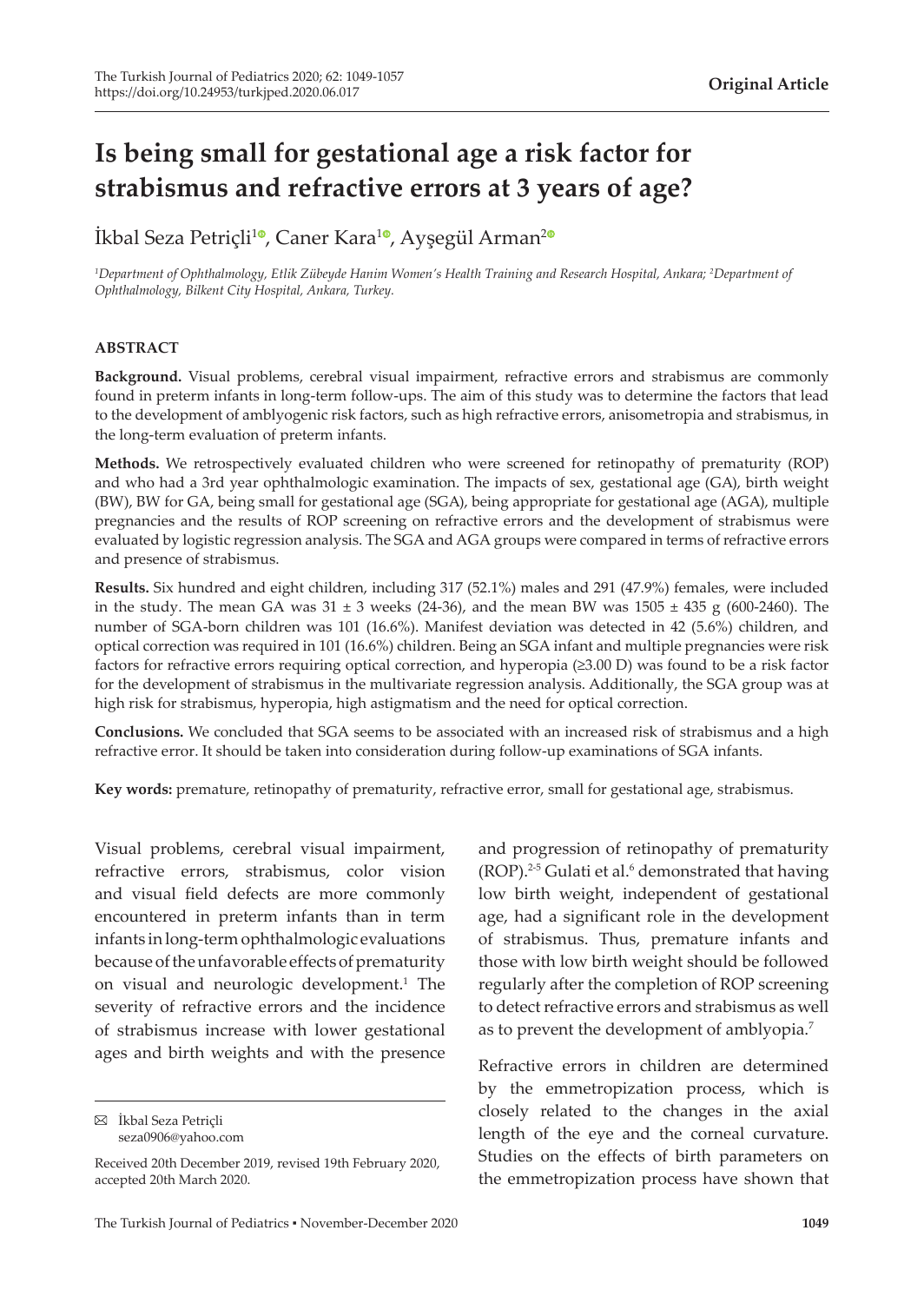children (aged 7-9 years) who are born more mature with higher birth weights and larger head circumferences had longer axial lengths, which did not affect the refractive error because of the flattening of the cornea and a decrease in the corneal refractive power.<sup>8</sup> Another study showed that children born with longer axial lengths had relatively slower increases in the axial length of the eye during the first 3 years of life, and this did not affect the development of refractive errors.<sup>9</sup> Mutti et al.10 indicated that refractive errors at birth are important in the emmetropization process.

Infants small for gestational age (SGA) in terms of their birth weight are associated with high morbidity and mortality during the prenatal and neonatal periods.11,12 Both SGA and preterm infants have high risks of developing severe ROP.13,14 In addition, SGA infants have high risks for neurodevelopmental deficits, cerebral palsy, low visual acuity, blindness, deafness, mental retardation and low academic performance in long-term evaluations.<sup>15-19</sup> Being both SGA and preterm increases these risks even more. Gur et al.20 showed that the delivery of a term SGA infant was an independent risk factor for longterm ophthalmic morbidity, including ocular inflammation and infections, visual problems and ophthalmic hospitalization. Children born SGA have been shown to have a high risk of developing hyperopia, which may be related to the smaller globe size and the presence of factors causing fetal growth retardation.<sup>21,22</sup>

Although there are many studies on the effect of birth weight and prematurity on long-term ophthalmologic development, studies on the effect of being an SGA infant on long-term ophthalmologic development are limited. Those studies either included a small sample size or included only term or term-preterm infants.<sup>18,</sup> 20-25

In our country, the national vision screening program recommends scanning for amblyopia risk in individuals 3 to 5 years old.<sup>26</sup> American Academy of Ophthalmology, American Academy of Pediatrics and U.S. Preventive

Services Task Force recommend screening children for amblyopia and its risk factors at least once when they are between ages 3 and 5 years to detect cases of amblyopia or its risk factors (B category; strong recommendation). $27,28$ 

In this retrospective study, we evaluated the ophthalmologic examination results of 3-yearold children who were screened for ROP in the neonatal period. We aimed to identify amblyogenic risk factors such as high refractive errors, anisometropia and strabismus and compare SGA and appropriate for gestational age (AGA) premature infants in terms of these risk factors.

### **Material and Methods**

This study was performed in accordance with the principles outlined in the Declaration of Helsinki after it was approved by the Ethics Committee of Etlik Zübeyde Hanım Women's Health Education and Resarch Hospital and registered with the report number 90057706- 799 on March 22, 2019. Informed consent was obtained from all individual participants included in the study. A retrospective review was conducted on the medical files of patients undergoing the ROP screening program. Patients who had ophthalmologic examinations at 3 years of age were included in the study. Children who developed cerebral palsy related to periventricular leukomalacia and were treated for ROP were excluded from the study because of the possible effects of these factors on the refractive status of the eye. The patient files were evaluated retrospectively; the sex, gestational age, birth weight, ROP screening results, presence and type of multiple pregnancies, refractive status and presence and type of strabismus were recorded. Infants with birth weights below the 10th percentile according to the Fenton Growth Chart were considered SGA, and those above the 10th percentile were considered AGA.29

In our ROP clinic, we screened all infants with birth weights ≤1500 g and gestational ages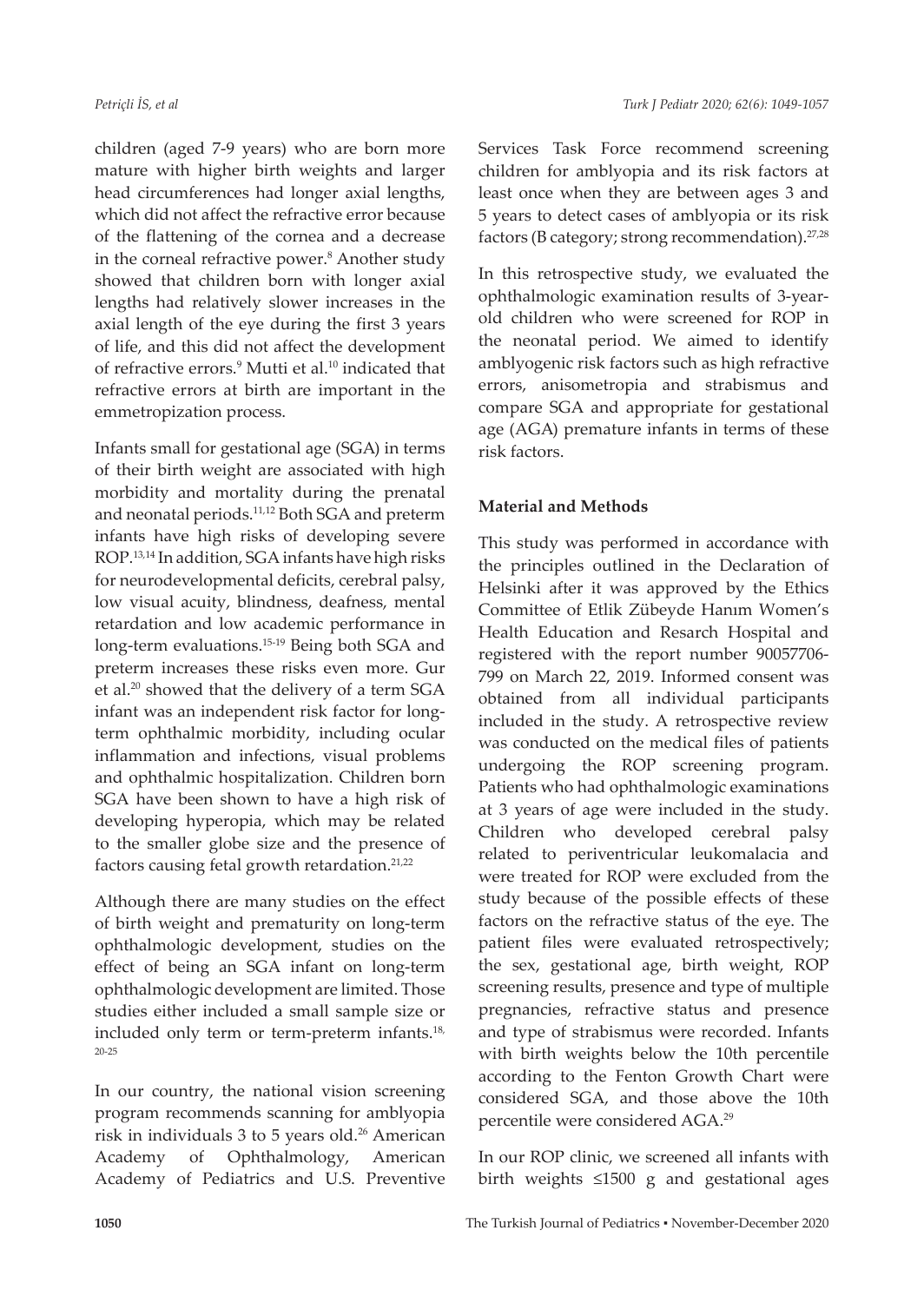of ≤32 weeks and selected infants who were considered to be at risk by the Neonatology Clinic. ROP examinations were performed under topical anesthesia with an indirect binocular ophthalmoscope (Omega 2C, Heine, Germany) and a 20 diopter (D) lens (Volk Double Aspheric, USA). The findings of the ROP screening were recorded according to the guidelines of the International Classification of ROP study.30

At the examination performed in children at 3 years of age, fixations, smooth pursuit eye movements, the results of the Hirshberg test for manifest deviations, results of the cover test and prism cover test for latent and manifest deviations, results of the anterior segment evaluations, cycloplegic refractions and results of the retinal examinations were recorded. Cycloplegia was induced by a drop of proparacaine hydrochloride 0.5% (Alcaine, Alcon, USA) followed by two drops of cyclopentolate hydrochloride 1% (Sikloplejin, Abdi İbrahim, Turkey). Retinal examinations were performed by indirect binocular ophthalmoscopy and a 20 D lens.

The spherical equivalent (SE) was used to calculate the myopic and hypermetropic refractive errors and was calculated by adding the spherical power and half of the astigmatic power. The American Academy of Ophthalmology pediatric eye evaluation preferred practice pattern guidelines were used for refractive correction.<sup>28</sup> The significantly high refractive error values, cut off values for anisometropia and optical correction values are shown in Table I. The astigmatic refractive errors were recorded as negative cylindrical values. The axes of astigmatism  $(≥1.00 D)$  were divided into three classes: with the rule (WTR) astigmatism 0-15° and 165-180°, against the rule (ATR) astigmatism 75-105° and oblique astigmatism 16-74° and 106-164°.

#### *Statistical analysis*

Statistical analysis was performed using SPSS v.21.0 for Windows (IBM Corp. Released 2012, IBM SPSS Statistics for Windows, Version 21.0 Armonk, NY: IBM Corp.). Continuous variables are presented as the mean ± SD; categorical variables are defined as numbers and percentages. Chi-square test was used for categorical variables. Because there was a strong correlation between the refractive errors of the right and left eyes, only data from the right eyes were analyzed (Pearson's r=0.96). Kolmogorov-Smirnov and Shapiro-Wilk tests were used to evaluate the distributions of the data. The differences between the means were evaluated by t-test for normally distributed data and by Mann-Whitney U test for data not normally distributed. Additionally, multivariate logistic regression analysis was used to identify factors significantly associated with strabismus and refractive errors requiring optical correction. Multivariate logistic regression analysis was used for the variables identified as statistically significant ( $p \le 0.10$ ) in the univariate analysis. Differences were considered statistically significant when p <0.05.

#### **Results**

In the retrospective evaluation of the patient files, 608 children who met the study criteria were identified. Overall, 317 of them were male (52.1%), and 291 of them were female (47.9%). The mean gestational age was  $31 \pm 3$  weeks (24-36 weeks), and the mean birth weight was 1505  $\pm$  435 g (600-2460 g) overall. In terms of the birth weight, 101 children (16.6%) were SGA, and 507 children (83.3%) were AGA infants. The rate of multiple pregnancies was 49.8% (n= 300); 90% (n= 270) of them were twin pregnancies, 8.3% (n= 25) were triplet pregnancies, and 1.8% (n= 5) were quintuplet pregnancies. ROP was detected in 145 (23.8%) children, and all of them spontaneously regressed during the follow-up period.

The mean SE of the whole group was  $1.66 \pm 1.49$ D. The mean SE for the SGA group was 2.12 ± 1.80 D, and that for AGA group was  $1.53 \pm 1.41$ D (p= 0.04, Mann-Whitney U test). Significant refractive error according to the SE was found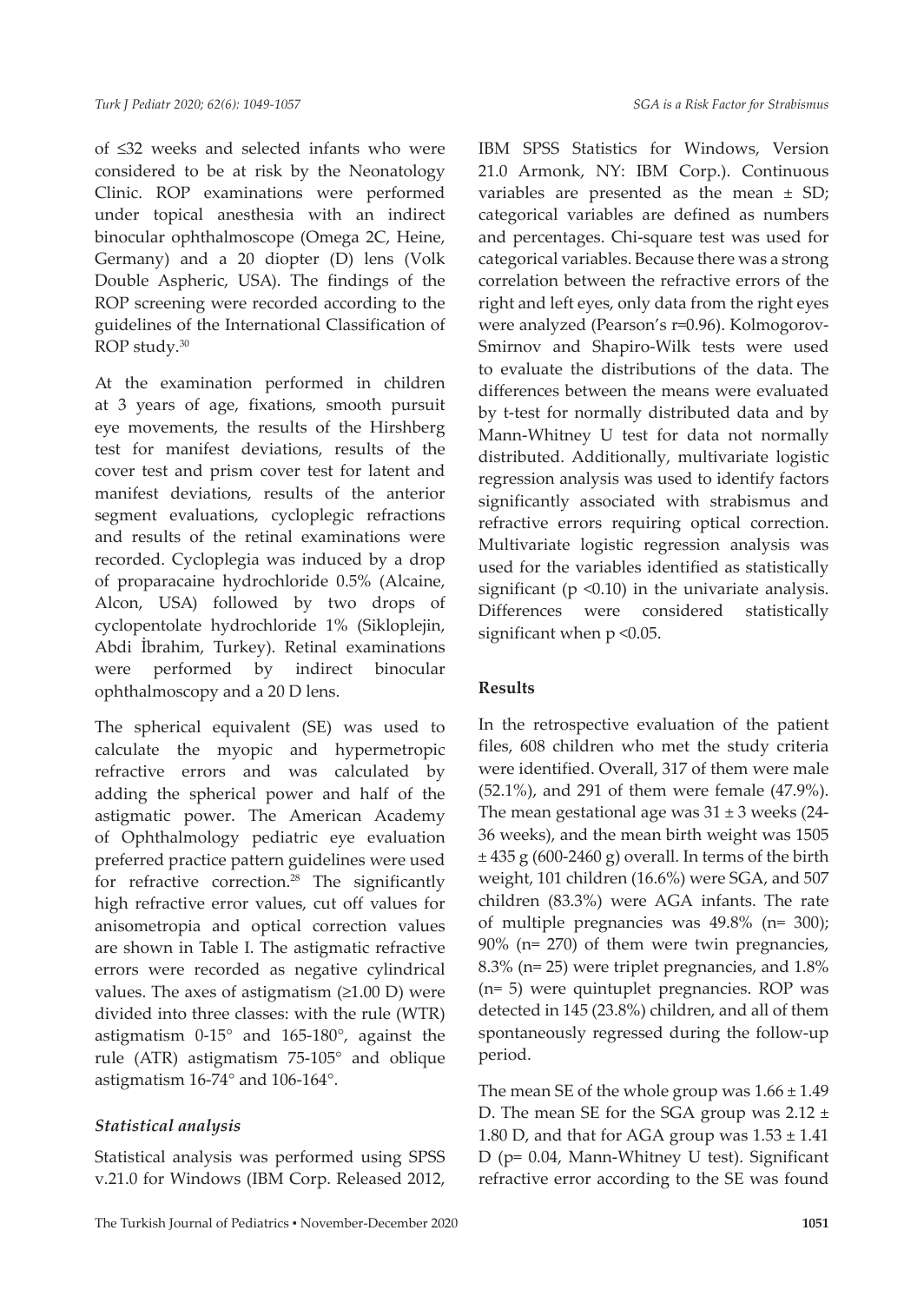in 127 (20.8%) children, including myopia (n= 42) and hyperopia (n= 85). Astigmatism  $\geq 1.00$ D was detected in 224 (36.8%) children, 166 (27.3%) children had significant astigmatism (1.00-2.00 D), and 58 (9.5%) children had high astigmatism  $(≥2.00 D)$ . A total of 84.9% (n= 174) had WTR astigmatism, 6.8% (n= 14) had ATR astigmatism, and 8.3% (n= 17) had oblique astigmatism.

Optical correction was needed in 101 (16.6%) children. Among them, 30 (29.7%) children had both strabismus and refractive error, 23 (22.8%) children had high astigmatism, 17 (16.8) children had anisometropia, 16 (15.8%) children had high hyperopia and 15 (14.9%) children had both high hyperopia and high astigmatism. Anisometropia (≥1.00 D) was detected in 51 (8.3%) children. Significant anisometropia (1.00-2.00 D) was seen in 31 (5%) children, and high anisometropia (≥2.00 D) was seen in 20 (3.3%) children. Strabismus was diagnosed in 34 (5.6%) children, 26 (76.5%) of them had esotropia, 7 (20.6%) of them had exotropia and 1 (2.9%) child had hyperopia.

Risk factors, which may affect refractive errors requiring optical correction and the development of strabismus, were evaluated by univariate and multivariate logistic regression analyses and are given in Table II and Table III, respectively. Multivariate logistic regression analysis showed a strong association between SGA and refractive errors requiring optical correction (OR: 0.37, 95% Cl 0.22-0.62, p <0.01) and between multiple pregnancies and refractive errors requiring optical correction (OR: 0.62, 95% Cl 0.39-0.98, p = 0.04). A statistically significant correlation was detected between the presence of hyperopia (≥3.00 D)

and the presence of strabismus in the univariate logistic regression analysis.

A comparison of the demographic and clinical characteristics of patients with SGA (n= 101) and AGA (n= 507) is given in Table IV. Although the mean gestational age of the SGA group was higher than that of the AGA group, the number of children with strabismus, significant hyperopia, high astigmatism or refractive errors requiring optical correction were significantly higher in the SGA group (Table IV).

## **Discussion**

The ophthalmologic examinations performed at 3 years of age in children who were born premature and screened and followed up for ROP revealed that 5.4% had strabismus and 16.6% had refractive errors requiring optical correction in our study. Logistic regression analysis revealed that multiple pregnancies and being an SGA infant were risk factors for refractive errors requiring optical correction and that the presence of significant hyperopia (≥3.00 D) was a risk factor for the development of strabismus. The mean SE was statistically more hypermetropic in the SGA group compared to the AGA group, and the number of children with strabismus, significant hyperopia, high astigmatism and refractive errors requiring optical correction were statistically higher in the SGA group compared to the AGA group.

Studies on preterm infants with ROP that either spontaneously regressed or required treatment showed an increase in the incidence of myopia, anisometropia, astigmatism and strabismus in these infants.27,31 In our study, the incidence of myopia was 6.9% (n= 42), but optical correction

Table I. Cut-off values for refractive errors used in the study.

| Variables          | Significant refractive error High refractive error Anisometropia |              |              | Optical correction           |
|--------------------|------------------------------------------------------------------|--------------|--------------|------------------------------|
| Hyperopia $(+, D)$ | $\geq 3.00*$                                                     | $\geq 5.00*$ | $\geq 1.50*$ | $\geq$ 4.50 (no deviation)   |
|                    |                                                                  |              |              | $\geq$ 1.50 (with deviation) |
| Myopia $(-, D)$    | $\leq 0.25^*$                                                    | $\leq 3.00*$ | $\leq 3.00*$ | $\leq 3.00$                  |
| Astigmatism (-, D) | $\geq 1.00$                                                      | $\geq 2.00$  | $\geq 2.00$  | $\geq 2.00$                  |

D: diopter; \*: spherical equivalent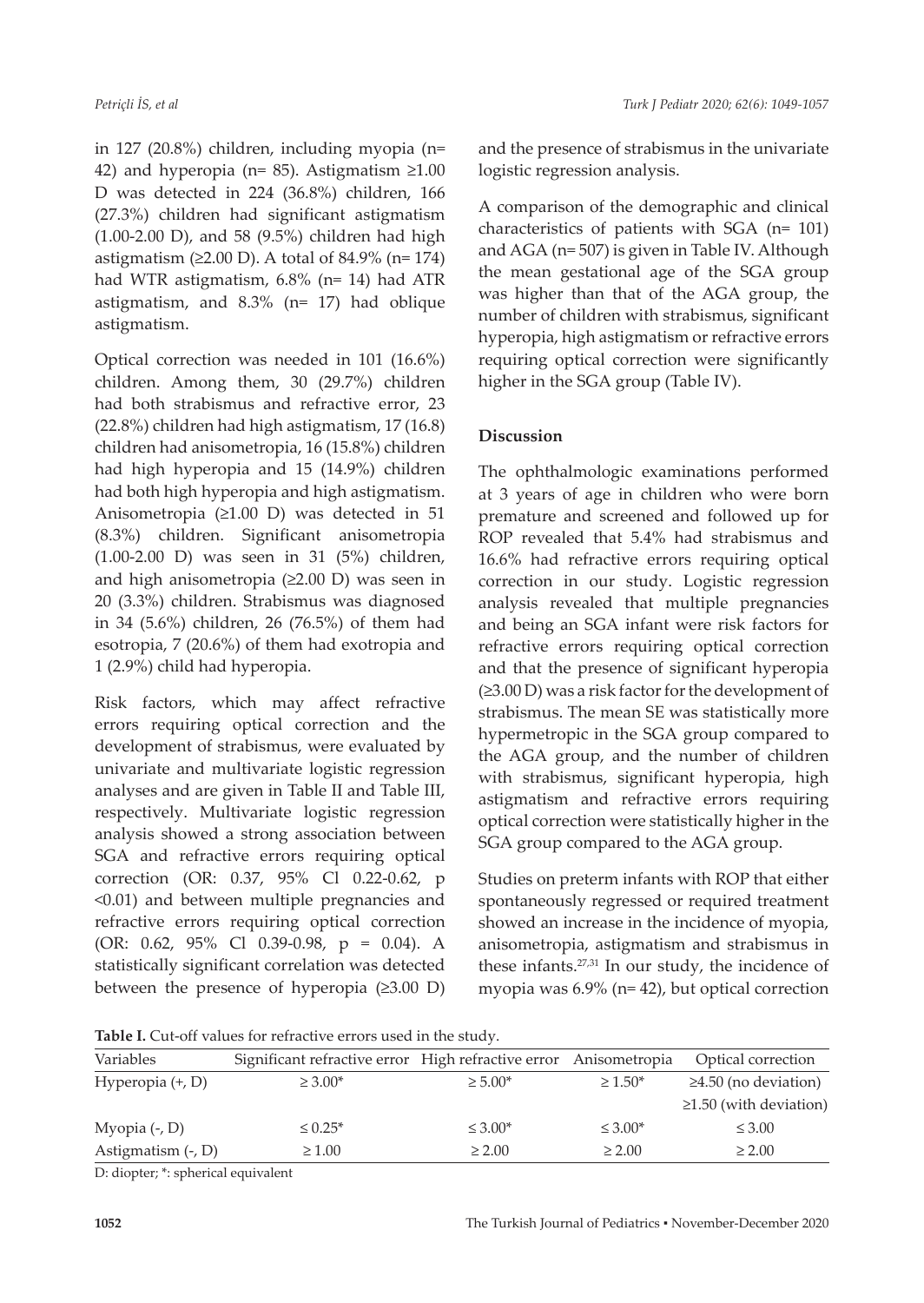#### *Turk J Pediatr 2020; 62(6): 1049-1057*

| Variables                       | Univariate analysis |      |                   | Multivariate analysis    |      |                          |
|---------------------------------|---------------------|------|-------------------|--------------------------|------|--------------------------|
|                                 | р                   | OR   | $(95 \text{ CI})$ | р                        | OR   | $(95 \text{ CI})$        |
| Gestational age                 | 0.01                | 0.01 | $(1.02 - 1.11)$   | 0.24                     | 1.05 | $(0.96 - 1.14)$          |
| Birth weight                    | 0.86                | 1.00 | $(0.99-1.00)$     |                          |      |                          |
| Small for gestational age       | < 0.01              | 0.36 | $(0.22 - 0.59)$   | < 0.01                   | 0.37 | $(0.22 - 0.62)$          |
| Multiple pregnancy              | 0.02                | 0.61 | $(0.40 - 0.95)$   | 0.04                     | 0.62 | $(0.39 - 0.98)$          |
| <b>Sex</b>                      | 0.94                | 1.02 | $(0.66 - 1.56)$   |                          |      |                          |
| Retinopathy of prematurity      | 0.98                | 1.01 | $(0.61-1.66)$     | $\overline{\phantom{a}}$ |      | $\overline{\phantom{a}}$ |
| Gestational age $\leq$ 27 weeks | 0.22                | 1.40 | $(0.81 - 2.39)$   |                          |      | $\overline{\phantom{0}}$ |
| Birth weight $\leq 1000$ g      | 0.28                | 0.72 | $(0.40 - 1.30)$   |                          |      | $\overline{\phantom{a}}$ |

**Table II.** Logistic regression analysis for factors associated with refractive errors requiring optical correction.

OR: Odds ratio, CI: confidence interval.

|  |  |  |  |  |  | Table III. Logistic regression analysis for factors associated with strabismus. |
|--|--|--|--|--|--|---------------------------------------------------------------------------------|
|--|--|--|--|--|--|---------------------------------------------------------------------------------|

| Variables                       | Univariate analysis |           |                   | Multivariate analysis |           |                   |
|---------------------------------|---------------------|-----------|-------------------|-----------------------|-----------|-------------------|
|                                 | p                   | <b>OR</b> | $(95 \text{ CI})$ | p                     | <b>OR</b> | $(95 \text{ CI})$ |
| Gestational age                 | 0.02                | 1.17      | $(1.02 - 1.34)$   | 0.14                  | 1.20      | $(0.96 - 1.30)$   |
| Birth weight                    | 0.76                | 1.00      | $(0.99-1.00)$     |                       |           |                   |
| Small for gestational age       | < 0.01              | 2.97      | $(1.42 - 6.22)$   | 0.07                  | 0.37      | $(0.22 - 0.62)$   |
| Multiple pregnancy              | 0.78                | 1.10      | $(0.55 - 2.20)$   |                       |           |                   |
| Sex                             | 0.65                | 1.17      | $(0.58 - 2.35)$   |                       |           |                   |
| Retinopathy of prematurity      | 0.71                | 0.86      | $(0.39-1.89)$     |                       |           |                   |
| Gestational age $\leq$ 27 weeks | 0.67                | 1.20      | $(0.51 - 2.81)$   |                       |           |                   |
| Birth weight $\leq 1000$ g      | 0.21                | 1.60      | $(1.02 - 1.34)$   |                       |           |                   |
| Hyperopia $(≥3.00D)$            | < 0.001             | 0.12      | $(0.05 - 0.24)$   | < 0.001               | 0.14      | $(0.06 - 0.30)$   |
| $Myopia(\leq 0.25D)$            | 0.99                | 0.00      | $(0.00-$ ;)       |                       |           |                   |
| Astigmatism $(22.00D)$          | 0.10                | 2.15      | $(0.85 - 5.43)$   | 0.82                  | 0.88      | $(0.31 - 2.48)$   |
| Anisometropia (≥2.00D)          | 0.02                | 0.49      | $(0.18 - 1.34)$   | 0.17                  | 0.38      | $(0.09-1.54)$     |

OR: Odds ratio, CI: confidence interval

was not required (myopia ≤ 3.00 D). Children who needed optical correction had one of the following diagnoses: high hyperopia, strabismus with refractive errors, high astigmatism or anisometropia. Holmstrom et al.7 detected astigmatism at a corrected age of 30 months in 26% of the premature infants included in their study, and they showed that ATR was the most common type. The incidence of astigmatism was 33.7% in our study, and WTR astigmatism was the most common type (84.9%). The incidence of high astigmatism was 7.7% overall, and the incidence of high astigmatism in the SGA group was statistically higher than that in the AGA group. Additionally, the mean SE was statistically more hypermetropic in the SGA

group. Rutstein et al.23 showed that the average spherical refractive error for intrauterine growth-retarded infants was approximately 0.50 D more hypermetropic compared to that in normal birth weight infants. There are studies supporting this finding that being an SGA infant is a risk factor for the development of hyperopia during adolescence.<sup>21,22</sup> In our study, the number of children with hyperopic refractive errors was significantly higher in the SGA group than in the AGA group. The progression of refractive errors in children is determined by the emmetropization process, which is closely related to changes in the axial length of the eye and refractive powers of the cornea and lens. Studies on the emmetropization process showed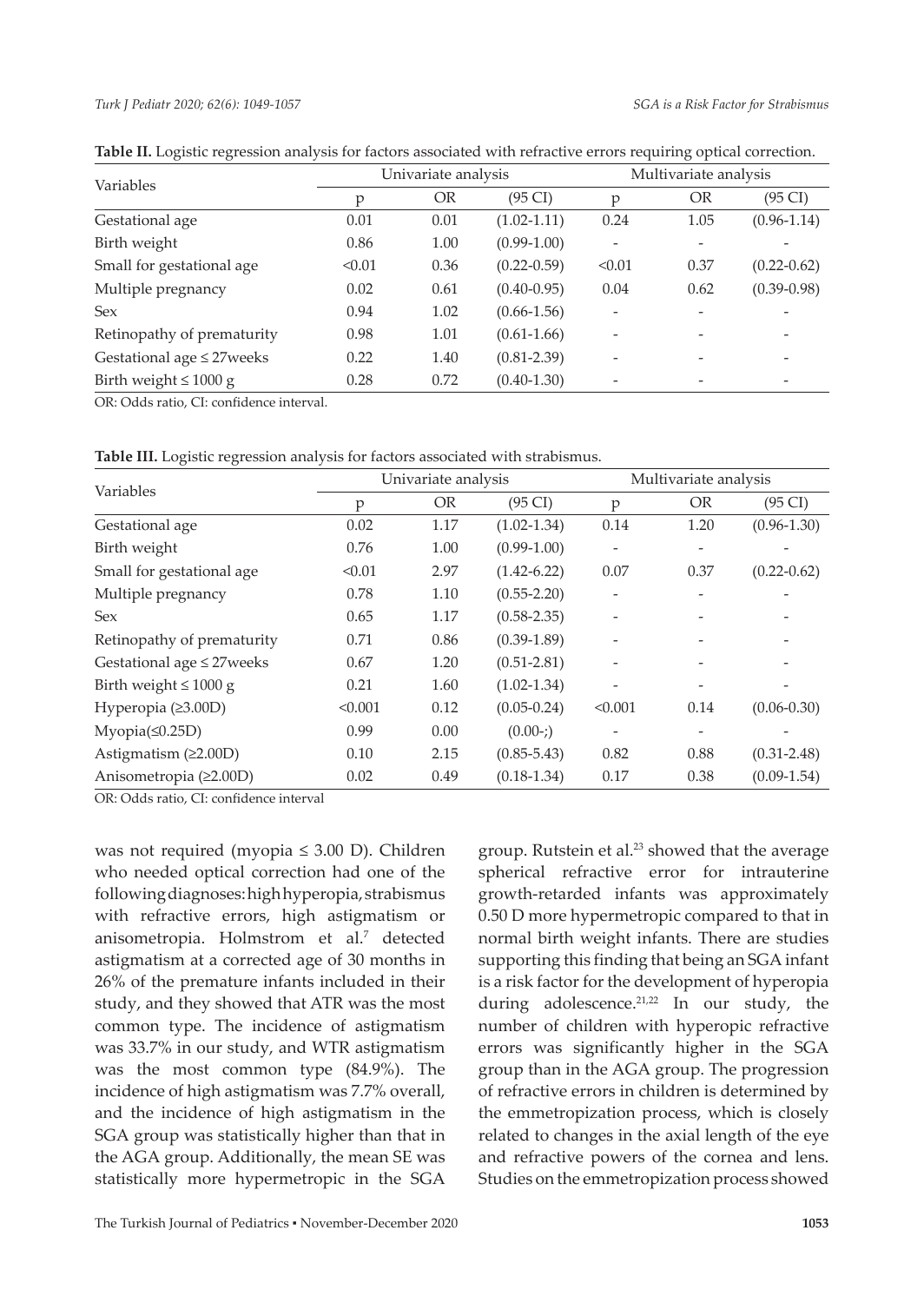| Variables                   |                 | $SGA (n=101)$               | $AGA$ (n=507)              | p value  |
|-----------------------------|-----------------|-----------------------------|----------------------------|----------|
| Gestational age (week)      | $Mean \pm SD$   | $32 \pm 3$                  | $30 \pm 3$                 | < 0.01   |
|                             | (Range)         | $(25-36)$                   | $(24-36)$                  |          |
| Birth weight (g)            | $Mean \pm SD$   | $1260 \pm 396$              | $1554 \pm 426$             | < 0.01   |
|                             | (Range)         | $(600-2190)$                | $(690-2460)$               |          |
| Sex                         | Male; $n$ $%$   | 37(36.6)                    | 280 (55.2)                 | < 0.01   |
|                             | Female; $n$ (%) | 64 (63.4)                   | 227 (44.8)                 |          |
| Multiple pregnancy          | $n$ (%)         | 44 (43.6)                   | 256(50.5)                  |          |
| Strabismus                  | $n$ (%)         | 12(11.9)                    | 22(4.3)                    | 0.20     |
| Retinopathy of prematurity  | $n$ (%)         | 27(26.7)                    | 118(23.3)                  | 0.03     |
| Spherical equivalent (D)    | $Mean \pm SD$   | $2.12 \pm 1.80$             | $1.53 \pm 1.41$            | 0.45     |
|                             | (Range)         | $(-1.50 \text{ to } 10.00)$ | $(-2.75 \text{ to } 8.75)$ | 0.04     |
| Refractive error            |                 |                             |                            |          |
| Hyperopia (≥3.00D)*         | $n$ (%)         | 23(22.8)                    | 62(12.2)                   | 0.005    |
| Myopia $(\leq 0.25)^*$      | $n$ (%)         | 5(5.0)                      | 37(7.3)                    | 0.39     |
| Astigmatism $(21.00 D)$     | $n$ (%)         | 51(50.5)                    | 173 (34.1)                 | < 0.01   |
| Astigmatism (1.00-2.00 D)   | $n$ (%)         | 33(32.7)                    | 133 (26.2)                 | $0.18\,$ |
| Astigmatism $(22.00 D)$     | $n$ (%)         | 18(17.8)                    | 40(7.9)                    | < 0.01   |
| Anisometropia (≥1.00D)      | $n$ (%)         | 7(6.9)                      | 44 (8.7)                   | 0.36     |
| Anisometropia (1.00-2.00 D) | $n$ (%)         | 3(2.9)                      | 28(5.5)                    | 0.13     |
| Anisometropia (≥2.00D)      | $n$ (%)         | 4(4.0)                      | 16(3.2)                    | 0.67     |
| Optical correction          | $n$ (%)         | 31(30.7)                    | 70(13.8)                   | < 0.001  |

**Table IV.** Comparison of demographic and clinical characteristics of patients with SGA and AGA.

AGA: appropriate for gestational age, D: Diopter, SD: standard deviation, SGA: small for gestational age, \*: spherical equivalent

that children finally became emmetropic with subsidiary changes in these parameters in long-term evaluations.<sup>8,9</sup> Mutti et al.<sup>10</sup> stated that the refractive error at birth is important in the emmetropization process. Özdemir et al.32 revealed that the axial length shortens as gestational age and birth weight decreased in prematurely born children (5-7 years) who did not develop ROP. Since the refractive state is corrected by the emmetropization process, no significant refractive error develops in these children. We detected statistically significantly more hyperopia in children born SGA than those born AGA. This result may have results from shorter axial lengths in SGA infants. Additionally, factors causing intrauterine growth retardation may adversely affect the emmetropization process in these children. Lim et al.<sup>9</sup> showed that infants with longer axial lengths had smaller increases in the

axial length in the first 3 years of life and that this condition did not cause refractive errors. Studies have revealed that SGA infants have a higher risk of low visual acuity, blindness, deafness, neurodevelopmental deficits, cerebral palsy and mental retardation compared to AGA infants.15-18,33 Although the mean gestational age in the SGA group was higher than that in the AGA group in our study, the incidence of strabismus and refractive errors requiring optical correction were statistically significantly higher in the SGA infants. Studies comparing preterm SGA, term SGA and term AGA infants revealed that the preterm SGA group had worse visual functions and more cases of strabismus than the term AGA group, but there was no statistically significant difference between the term AGA and term SGA groups.<sup>22,24,25</sup> Similarly, Rutstein et al.<sup>23</sup> did not find any significant difference between the term intrauterine growth-retarded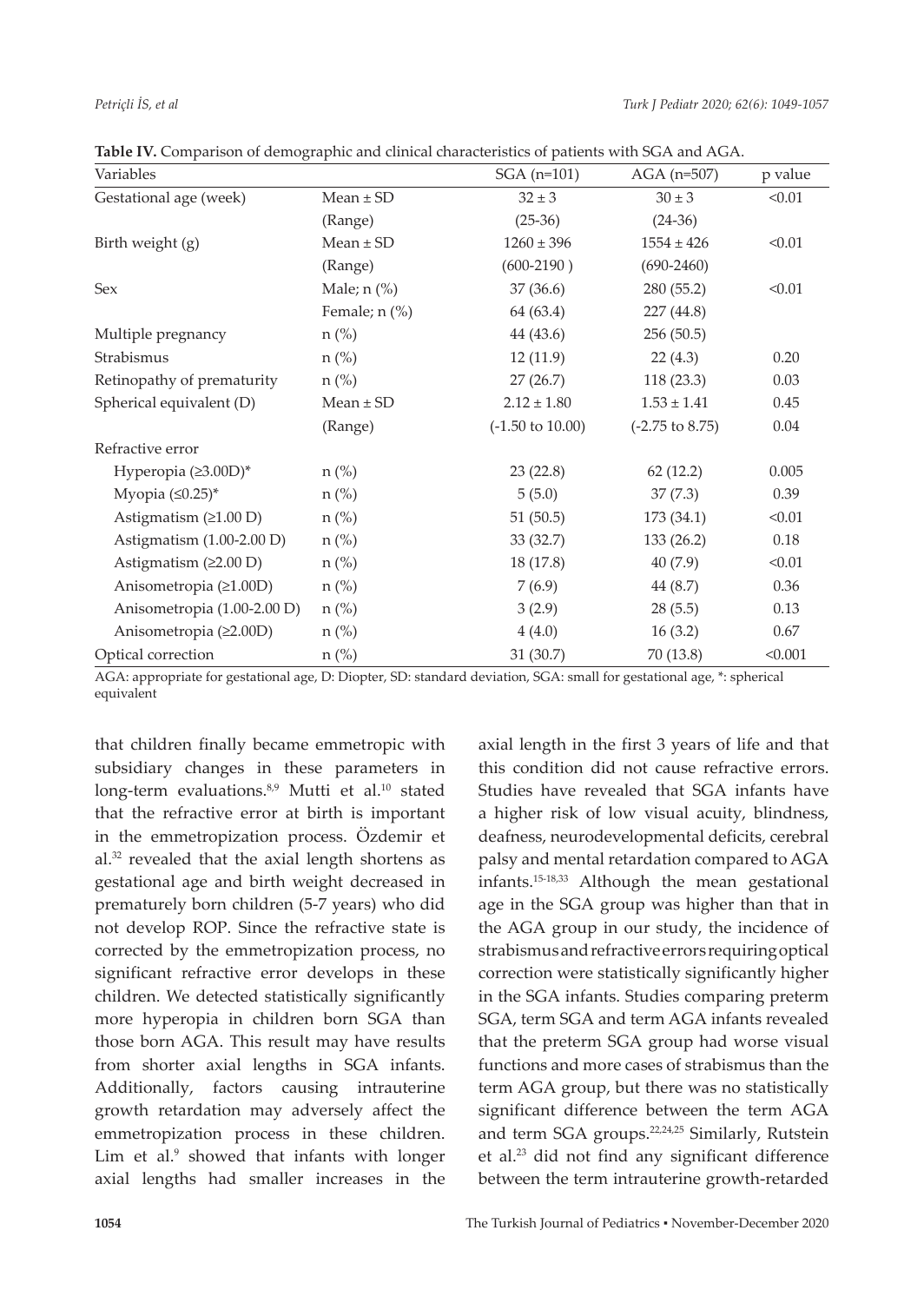group and term normal birth weight group, but they did not include a preterm SGA group for comparison.

Studies have shown that functional vision, visual motor integration and academic performance are adversely affected in children born SGA, even in those without major neurologic problems.19,33,34 It has been shown that these functions are much more adversely affected in SGA-born children than in AGA-born children.<sup>33,34</sup> Ley et al.<sup>35</sup> proposed that thinning detected in the neuroretinal rim in young adults born SGA because of intrauterine growth retardation could be due to the loss of axons in the optic nerve caused by fetal circulatory insufficiency. Additionally, Thordstein et al.<sup>36</sup> showed an increase in the latency of visual evoked potentials (VEPs) in intrauterine growth-retarded children, and they proposed that this increased latency may be an indicator of adversely affected intrauterine brain development. Pinello et al.18 found that SGA infants had lower visual acuity, as measured with Teller Acuity Cards, and lower mental performance, as measured with the Bayley Scale of Infant Development, compared to AGA infants at 1 year of age. This study was performed in a small patient group (n=17), and refractive errors were not included. Additionally, it was not stated whether refractive errors were corrected or not in the evaluation of visual acuity. Although visual acuity was not evaluated in our study, the incidence of refractive errors and optical correction were higher in the SGA group than in the AGA group. Overall, being SGA was a risk factor for the development of refractive errors requiring optical correction.

The incidence of strabismus in childhood varies (2-26%) across studies according to the GA and BW of the child and the presence of ROP and cerebral palsy. Studies have revealed a strong correlation across the birth weight, gestational age and strabismus incidence.6,31,37-39 In the Millennium Cohort Study<sup>39</sup>, which was carried out in the United Kingdom, 14980 children aged 3 years were screened, and the incidence of

strabismus was found to be 2.1%. The incidence was 4.6% in the gestational age-matched and birth weight-matched group in our study  $(GA<37$  weeks, BW<2500 g). Gulati et al.<sup>6</sup>, in a study in a large population of prematurely born children (n=38055), revealed the incidence of strabismus to be 3% and stated that low birth weight was an independent risk factor for the development of strabismus. Robaei et al.40 stated that low birth weight infants (1500- 2500 g) were at increased risk of developing amblyopia, anisometropia and strabismus compared to normal birth weight infants (≥2500 g) during childhood. Gur et al. $20$  showed that being an SGA infant is an independent risk factor for long-term ocular morbidity (up to 18 years after delivery). They found that the SGA group were at a higher risk for strabismus and amblyopia than the AGA group. Fieß et al.<sup>41</sup> detected strabismus in 17.5% of the individuals aged 4-10 years in the preterm group (GA≤37 weeks) and found that GA, hyperopia (≥3.00 D), and astigmatism were risk factors for the development of strabismus. We detected the incidence of strabismus to be 11.9% in the SGA group and 4.3% in the AGA group (p=0.03). Hyperopia (≥3.00 D) was a significant risk factor for the development of strabismus according to the logistic regression analysis. Consistent with our findings, different studies have revealed that hyperopia is a risk factor for strabismus.<sup>42,43</sup> In our study, SGA infants had statistically significantly higher hyperopia, which may be an important risk factor for the development of strabismus in this group.

One of the limitations of our study is that visual acuity was not evaluated because of the retrospective nature of the study. Additionally, ocular biometric measurements could not be performed, and factors causing intrauterine growth retardation could not be evaluated. On the other hand, the large sample size and comparison of SGA and AGA preterm groups are the major strengths of this study.

In conclusion, preterm-born children have a high risk for refractive errors, and being SGA increases this risk even more. It is advised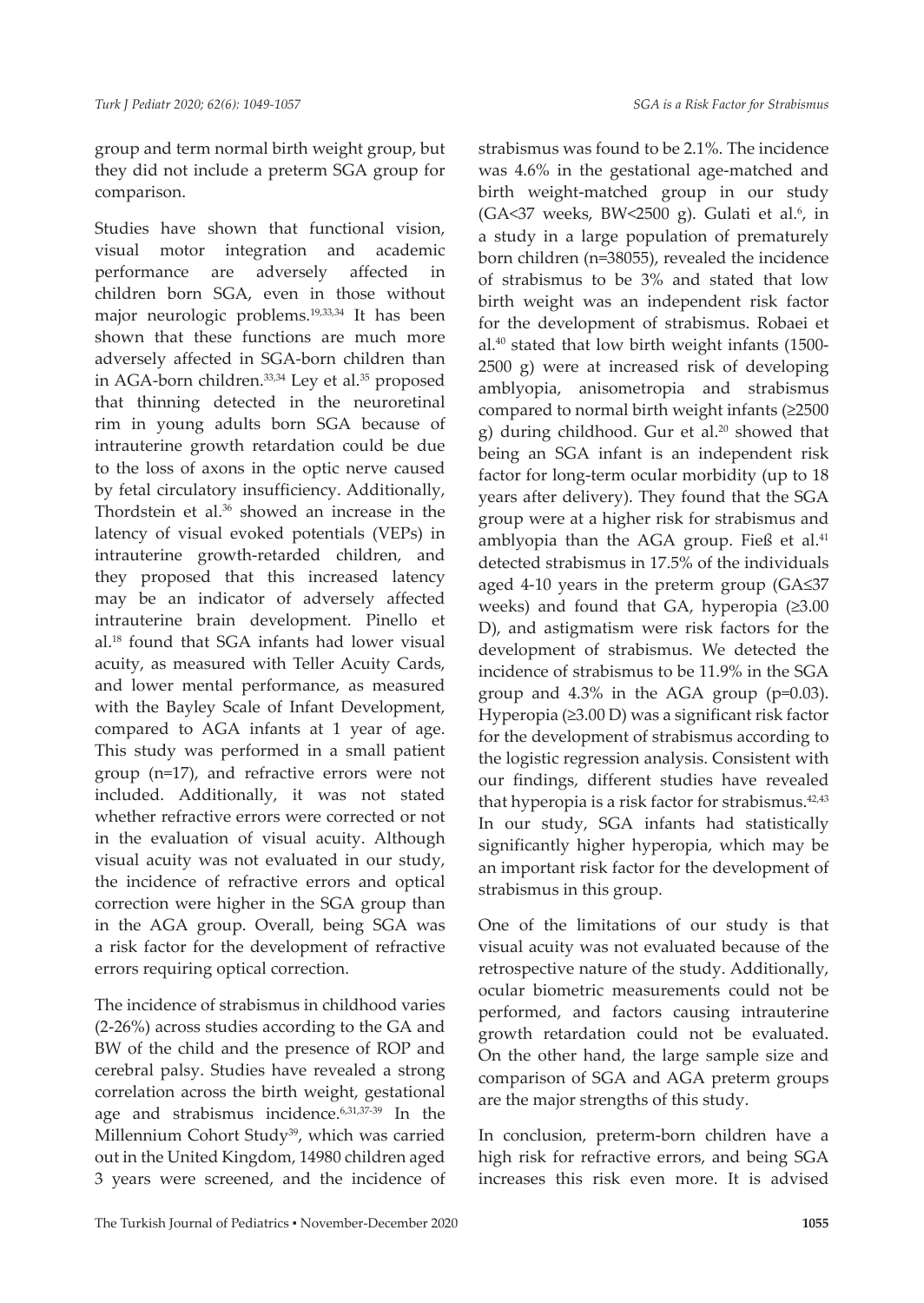that preterm infants are closely followed up after the completion of ROP screening for high refractive errors and strabismus to prevent the development of amblyopia.<sup>44</sup> We suggest that pediatricians and ophthalmologists are informed that both children born preterm and those born SGA are at high risk for developing strabismus, high hyperopia and high astigmatism and should be closely and regularly examined for amblyogenic risk factors.

#### **REFERENCES**

- 1. O'Connor AR, Wilson CM, Fielder AR. Ophthalmological problems associated with preterm birth. Eye (Lond) 2007; 21: 1254-1260.
- 2. Al Oum M, Donati S, Cerri L, Agosti M, Azzolini C. Ocular alignment and refraction in preterm children at 1 and 6 years old. Clin Ophthalmol 2014; 8: 1263- 1268.
- 3. Choi MY, Park IK, Yu YS. Long term refractive outcome in eyes of preterm infants with and without retinopathy of prematurity: comparison of keratometric value, axial length, anterior chamber depth, and lens thickness. Br J Ophthalmol 2000; 84: 138-143.
- 4. O'Connor AR, Stephenson TJ, Johnson A, Tobin MJ, Ratib S, Fielder AR. Strabismus in children of birth weight less than 1701 g. Arch Ophthalmol 2002; 120: 767-773.
- 5. Cotter SA, Varma R, Tarczy-Hornoch K, et al; Joint Writing Committee for the Mul-ti-Ethnic Pediatric Eye Disease Study and the Baltimore Pediatric Eye Disease Study Groups Risk factors associated with childhood strabismus: the multi-ethnic pediatric eye disease and Baltimore pediatric eye disease studies. Ophthalmology 2011; 118: 2251-2261.
- 6. Gulati S, Andrews CA, Apkarian AO, Musch DC, Lee PP, Stein JD. Effect of gestational age and birth weight on the risk of strabismus among premature infants. JAMA Pediatr 2014; 168: 850-856.
- 7. Holmstrom M, el Azazi M, Kugelberg U. Ophthalmological long-term follow up of preterm infants: a population based, prospective study of the refraction and its development. Br J Ophthalmol 1998; 82: 1265-1271.
- 8. Saw SM, Tong L, Chia KS, et al. The relation between birth size and the results of refractive error and biometry measurements in children. Br J Ophthalmol 2004; 88: 538-542.
- 9. Lim LS, Chua S, Tan PT, et al. Eye size and shape in newborn children and their relation to axial length and refraction at 3 years. Ophthal Physl Opt 2015; 35: 414-423.
- 10. Mutti DO, Mitchell GL, Jones LA, et al. Axial growth and changes in lenticular and corneal power during emmetropization in infants. Invest Ophthalmol Vis Sci 2005; 46: 3074-3080.
- 11. Boghossian NS, Geraci M, Edwards EM, Horbar JD. Morbidity and mortality in small for gestational age infants at 22 to 29 weeks' gestation. Pediatrics 2018; 141: e20172533.
- 12. Qiu X, Lodha A, Shah PS, et al; Canadian Neonatal Network Neonatal outcomes of small for gestational age preterm infants in Canada. Am J Perinatol 2012; 29: 87-94.
- 13. Allegaert K, Vanhole C, Casteels I, et al. Perinatal growth characteristics and associated risk of developing threshold retinopathy of prematurity. J AAPOS 2003; 7: 34-37.
- 14. Kavurt S, Ozcan B, Aydemir O, Bas AY, Demirel N. Risk of retinopathy of prematurity in small for gestational age premature infants. Indian Pediatr 2014; 51: 804-806.
- 15. Bardin C, Piuze G, Papageorgiou A. Outcome at 5 years of age of SGA and AGA infants born less than 28 weeks of gestation. Semin Perinatol 2004; 28: 288- 294.
- 16. Zhao M, Dai H, Deng Y, Zhao L. SGA as a risk factor for cerebral palsy in moderate to late preterm infants: a system review and meta-analysis. Sci Rep 2016; 6: 38853.
- 17. Stoknes M, Andersen GL, Dahlseng MO, et al. Cerebral palsy and neonatal death in term singletons born small for gestational age. Pediatrics 2012; 130: e1629-e1635.
- 18. Pinello L, Manea S, Visona Dalla Pozza L, Mazzarolo M, Facchin P. Visual, motor, and psychomotor development in small-for-gestational-age preterm infants. J AAPOS 2013; 17: 352-356.
- 19. Lindström L, Wikström AK, Bergman E, Lundgren M. Born small for gestational age and poor school performance - how small is too small? Horm Res Paediatr 2017; 88: 215-223.
- 20. Gur Z, Tsumi E, Wainstock T, Walter E, Sheiner E. Association between delivery of small-forgestational age neonate and long-term pediatric ophthalmic morbidity. Arch Gynecol Obstet 2018; 298: 1095-1099.